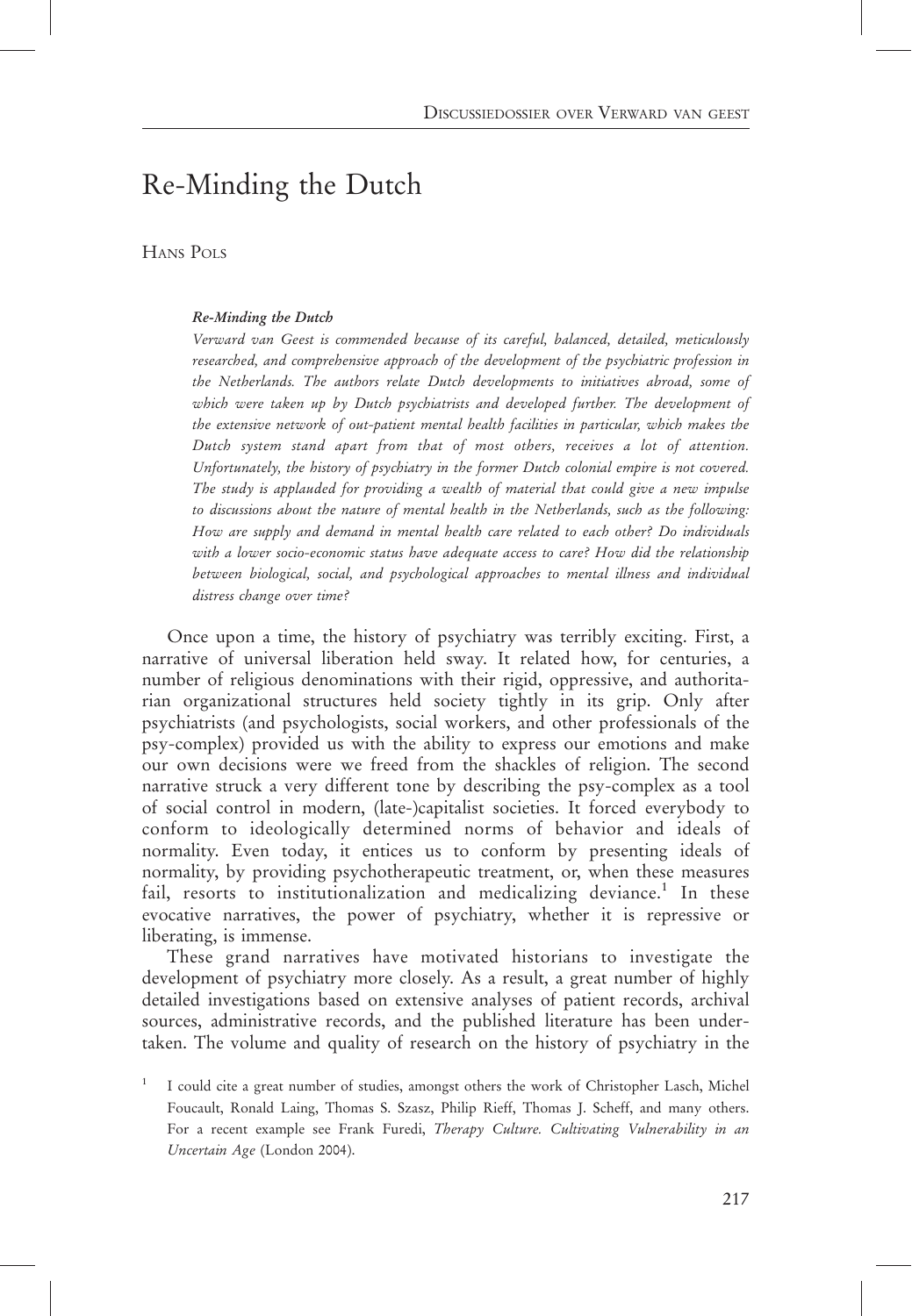Netherlands is truly impressive. These studies have focused on the medical ideas and social ideals of psychiatrists, the everyday reality of mental hospitals, the activities of attendants, nurses, social workers and others involved in mental health care, the development of extramural mental health care, changes in government policies, and the ways in which mental illness and life problems have been conceptualized. These studies have greatly enriched our understanding of the history of psychiatry by offering insights which transcended the earlier more ideological narratives. However, because of the detailed nature and the local focus of many of these studies, they did not result in a comprehensive view on the development of psychiatry and mental health care services in the Netherlands.

Zaal voor bedverpleging van onrustige patiënten in Meerenberg, getekend door H.M. Krabbé, 1897 (Bron: Het Dolhuys, Haarlem)



Compared to the earlier and ideology-driven narratives, the three-volume study under review here is refreshingly modest. The authors are not inspired by grand social theories which opportunistically use examples from psychiatry and mental health care as vehicles to criticize (or valorize) modern (Western) society or to drive home ideological or philosophical points. Instead, they provide a comprehensive, detailed, and exhaustive description of the development of the profession of psychiatry and of mental health care facilities in the Netherlands. They rely on the extensive work on the history of psychiatry in the Netherlands that has been conducted over the last forty years as well as on research undertaken for the project itself. The real achievement of this study lies in incorporating the results of a great number of detailed studies to provide a comprehensive vision on the development of psychiatry in the Netherlands. It thereby overcomes the local and thereby sometimes fragmented nature of the great number of historical studies conducted thus far.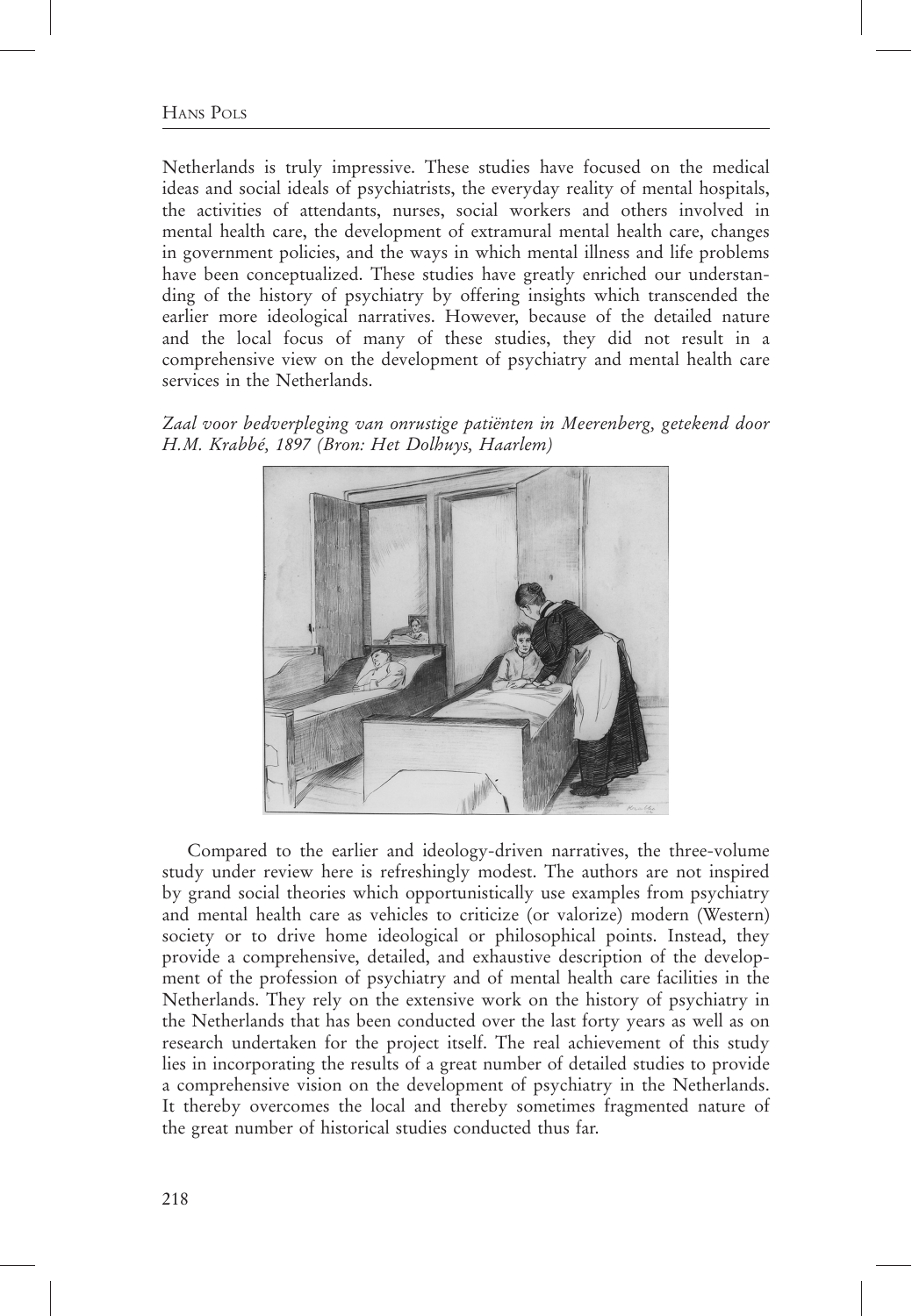The current study is cautious, precise, concerned with interpreting a variety of source materials, and descriptive. The study is 'lightly' (as opposed to obstructively) theorized by employing (amongst others) the civilization theories of Norbert Elias and the work of the sociologist Abram de Swaan. Because of the descriptive nature of the book, the interpretive framework of the authors often escapes notice. In the description of the radical initiatives of the 1970s, the authors quote several sources which express the opinion that the initiatives of that decade had been overblown and had led to the neglect of the most vulnerable patients. These opinions are hardly controversial today, and it might have sounded overly didactic if the authors had stated that they shared these opinions. However, in the way this material is presented, it almost appears that both historical developments as well as their interpretation and evaluation are based on historical materials. Naturally, it is commendable that the opinions of participants in the field are provided, although I kept wondering whether the authors might have been a bit too modest in presenting their own views (which, after all, have been informed by the most extensive study of the development of mental health care practices in the Netherlands to date).

There is much to commend about this study. First of all, it does not merely focus on the development of psychiatry as a profession, but on all professions involved in mental health care. In particular in the Dutch context, it is necessary to take the activities of psychologists, social workers, and many others into account. In addition, this study does not focus extensively on psychiatric theory, but mostly on practices in mental health care facilities. This enables the authors to relate theoretical developments to changes in the organization of mental health care facilities and the nature of the care they provide. Third, unlike most histories of psychiatry and mental health care, this study includes developments up to the very recent past. Fourth, the experiences of patients are highlighted (although not systematically), which, in the end, bolsters one of the more important messages of the books: who benefited from changes in the mental health care services as they have developed in the Netherlands, and who, in the end, was left out? The authors conclude that individuals with severe and chronic forms of mental illness have often not received the care they needed, while individuals suffering from lesser complaints received ample attention.

The attempt of the authors to relate developments in Dutch psychiatry to developments abroad is successful and informative. In the last part of each chapter, Dutch ideas and initiatives are connected to similar ones from abroad. The authors relate which ideas and practices inspired Dutch ones (out-patient care in Germany, for example), and which ones were not taken up (German eugenics, to name one). In many respects, the development of psychiatry (and mental health care) is a trans-national phenomenon; physicians are part of both national and international networks. Professionals in a small country like the Netherlands actively engaged with international developments, which are selectively taken up and transformed to suit conditions at home. It is interesting to see how, initially, ideas and approaches from Germany and France were influential, while the influence of the United Kingdom and the United States of America increased during the twentieth century. There was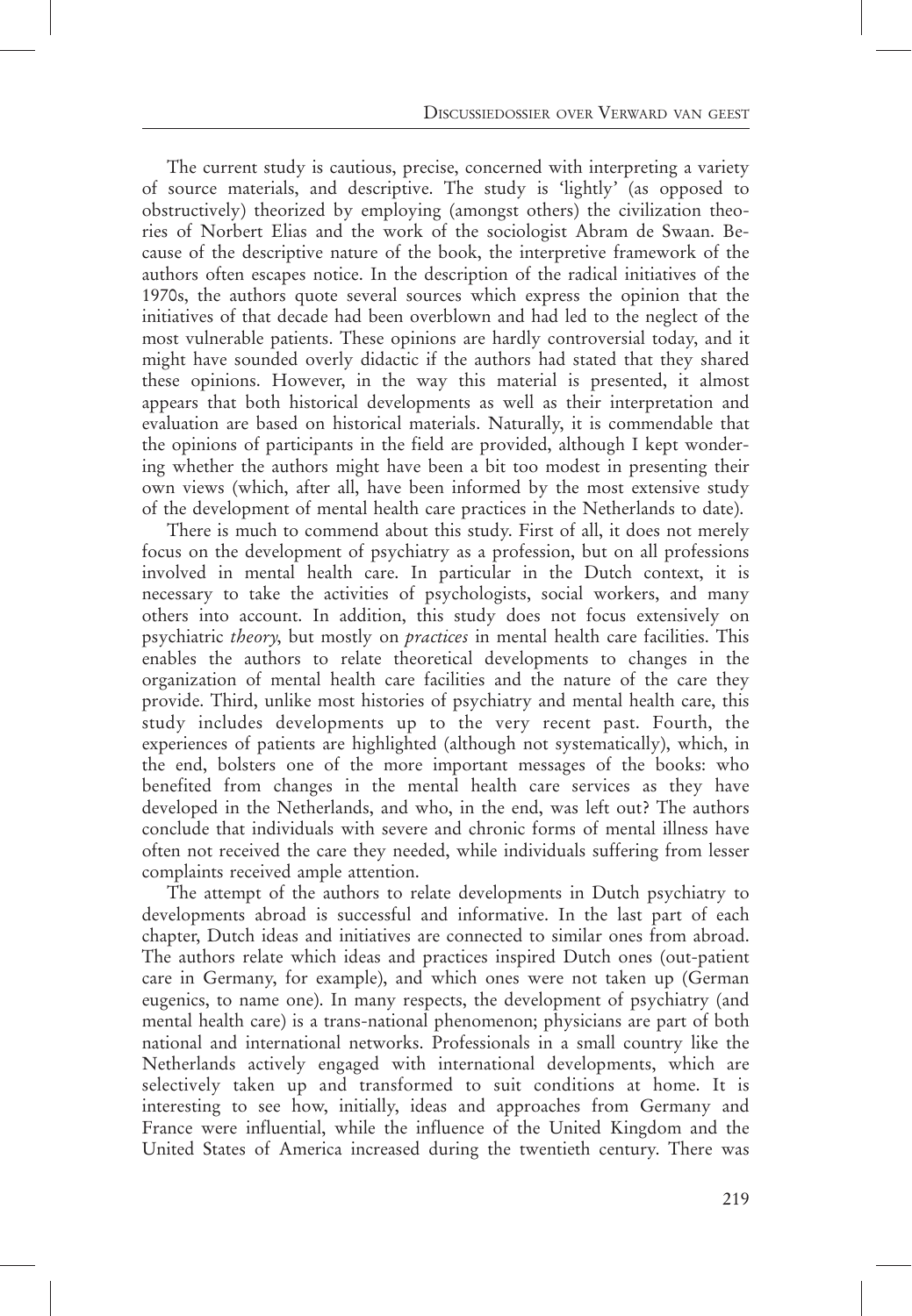one issue about which I wished to find out more: Did Dutch initiatives influence developments abroad? Is it Dutch modesty to assume that Dutch psychiatrists received ideas from abroad but did not influence international developments? There are several other questions about the interconnection of Dutch and international developments one could ask. For example, can something general be said about why certain international ideas are received and others ignored? Were German phenomenological ideas actively discussed in the Netherlands because they were compatible with theological perspectives which were, at some point, held by psychiatrists? Were American ideas on the organization of out-patient mental health care services followed with great interest because Dutch psychiatrists were actively developing such services themselves? I suspect that both general public opinion as well as specific professional preoccupations played a central role here.

Despite the international focus of this extensive investigation of psychiatry and mental health care in the Netherlands, the former colonies are completely left out. Over the past two decades, historians of medicine and psychiatry have displayed an keen interest in colonial history.<sup>2</sup> Often, medical innovations and social reforms were first tested in the colonies before they were applied at home. In 1881, the first large mental hospital opened in the Dutch East Indies (near Buitenzorg), to be followed by at least three large institutions and a number of smaller ones. It would have been most interesting if the authors had analyzed the similarities and differences between colonial and mainland practices as well as the extent to which psychiatrists held positions both in the colonies and at home, and the consequences of this for Dutch psychiatry. In particular, it would have been very interesting to see whether the racial and ethnic preoccupations of colonial psychiatrists affected Dutch psychiatry at all. $3$ 

Because of the great wealth of material covered, the extensive study of Oosterhuis and Gijswijt-Hofsta<sup>4</sup> is an excellent source for future discussions both about the history as well as the future of mental health care in the Netherlands as well as in other Western countries. The authors present copious food for thought for historians, policy makers, physicians, and others who are

- <sup>2</sup> The work of Megan Vaughan and David Arnold has been both path-breaking and influential. See Megan Vaughan, Curing Their Ills. Colonial Power and African Illness (Stanford 1991); David Arnold, Colonizing the Body. State Medicine and Epidemic Disease in Nineteenth-Century India (Berkeley 1993). See also, for example, Jonathan Sadowsky, Imperial Bedlam. Institutions of Madness in Colonial Southwest Nigeria (Berkeley, CA 1999); Richard C. Keller, Colonial Madness. Psychiatry in French North Africa (Chicago 2007); Sloan Mahone and Megan Vaughan, Psychiatry and Empire (London 2007). For a by now already somewhat outdated overview see Richard C. Keller, 'Madness and Colonization. Psychiatry in the British and French Empires, 1800-1962', Journal of Social History 35:2 (2001) 295-326.
- <sup>3</sup> For a recent and interesting overview of psychiatry in the Dutch East Indies see Nathan Porath, 'The Naturalization of Psychiatry in Indonesia and Its Interaction with Indigenous Therapeutics', Bijdragen tot de Taal-, Land- en Volkenkunde (BKI) 164:4 (2008) 500-528.
- <sup>4</sup> H. Oosterhuis and M. Gijswijt-Hofstra, Verward van geest en ander ongerief. Psychiatrische en geestelijke gezondheidszorg in Nederland (1870-2005) (Houten 2008).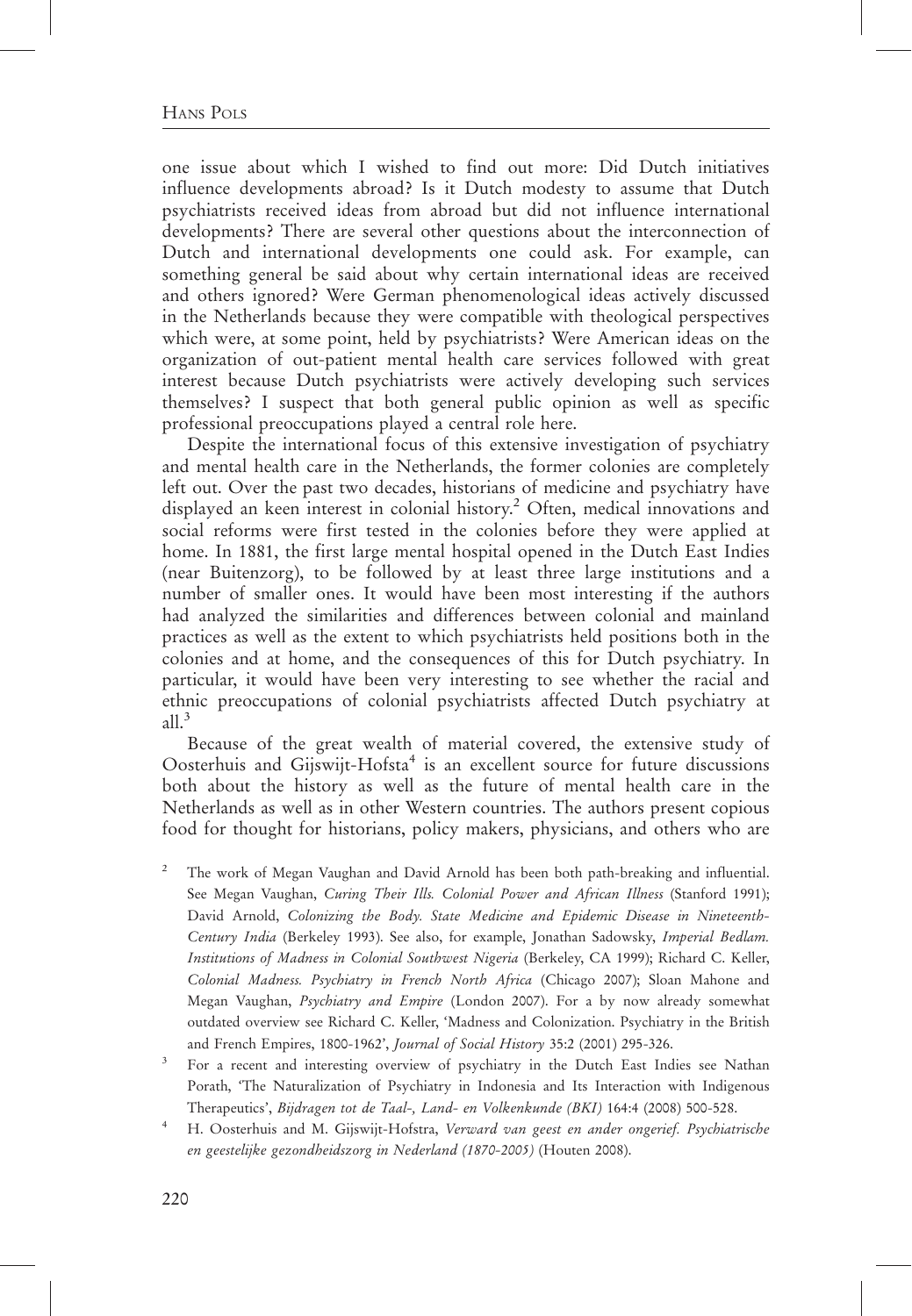involved in mental health care today. In the remainder of this review, I will therefore highlight three themes that are either present in Confused in Mind and Other Discomforts or have been present in analyses of the development of mental health care in the Netherlands. The enormous amount of material provided by the authors promises to provide new and interesting insights on these issues. The three issues I wish to highlight are: the relationship between care targeting life problems and that addressing chronic and persistent forms of mental illness, the psychologization of society as a whole, and the relationship between psychotherapeutic and somatic approaches in psychiatry.

First, to me, this study appears to consist of an elaborate contemplation of the paradoxes of mental health care services already noted by August B. Hollingshead and Frederick C. Redlich in their groundbreaking 1958 study Social Class and Mental Illness.<sup>5</sup> After extensive research in psychiatric epidemiology and the utilization of mental health care facilities, these authors concluded that (a) severe and chronic forms of mental illness are concentrated in the lowest socio-economic strata; and (b) within mental health care, most funds are expended on the treatment of individuals from the higher socioeconomic classes whose condition is generally far less severe than those of individuals in the lower strata. In other words, mental health care facilities mostly serve those individuals who need them least. Another basic problem they identify is that individuals who need psychiatric care the most hardly ever request it. These conclusions are echoed by Oosterhuis and Gijswijt-Hofstra in their analysis of the relationship between supply and demand of mental health care services. Ruefully, they conclude that the immense expansion in the provision of care mostly benefited individuals suffering from 'other discomforts' rather that those suffering from severe and chronic forms of mental illness.

In general, health care facilities follow different economic principles than the market for goods and services. Under normal market conditions (according to economic theories which provide an idealized image of how markets function), an oversupply of certain goods leads to a decrease in price, which then leads to a reduction in supply. An expansion in the supply of health care, on the contrary, is always able to meet demands, even if that means that new demands are created in the process. The expansion of mental health care after World War II met many demands which were new, both in the sense of not having been recognized previously as well as dealing with life issues with previously would not have been considered mental health problems. This is, in itself, not too troubling. What is troubling is that the individuals who needed care the most received less of it – even to the point that mental health care professionals excluded them because they would not be responsive to the psychotherapeutic treatment methods they had on offer. A second problem arises from the nature of chronic forms of mental illness. Psychiatry is

August B. Hollingshead and Frederick C. Redlich, Social Class and Mental Illness. A Community Study (New York 1958). For a short synopsis see Hans Pols, 'August Hollingshead and Frederick Redlich. Poverty, Socioeconomic Class, and Mental Illness', American Journal of Public Health 96:10 (2007) 1755-1757.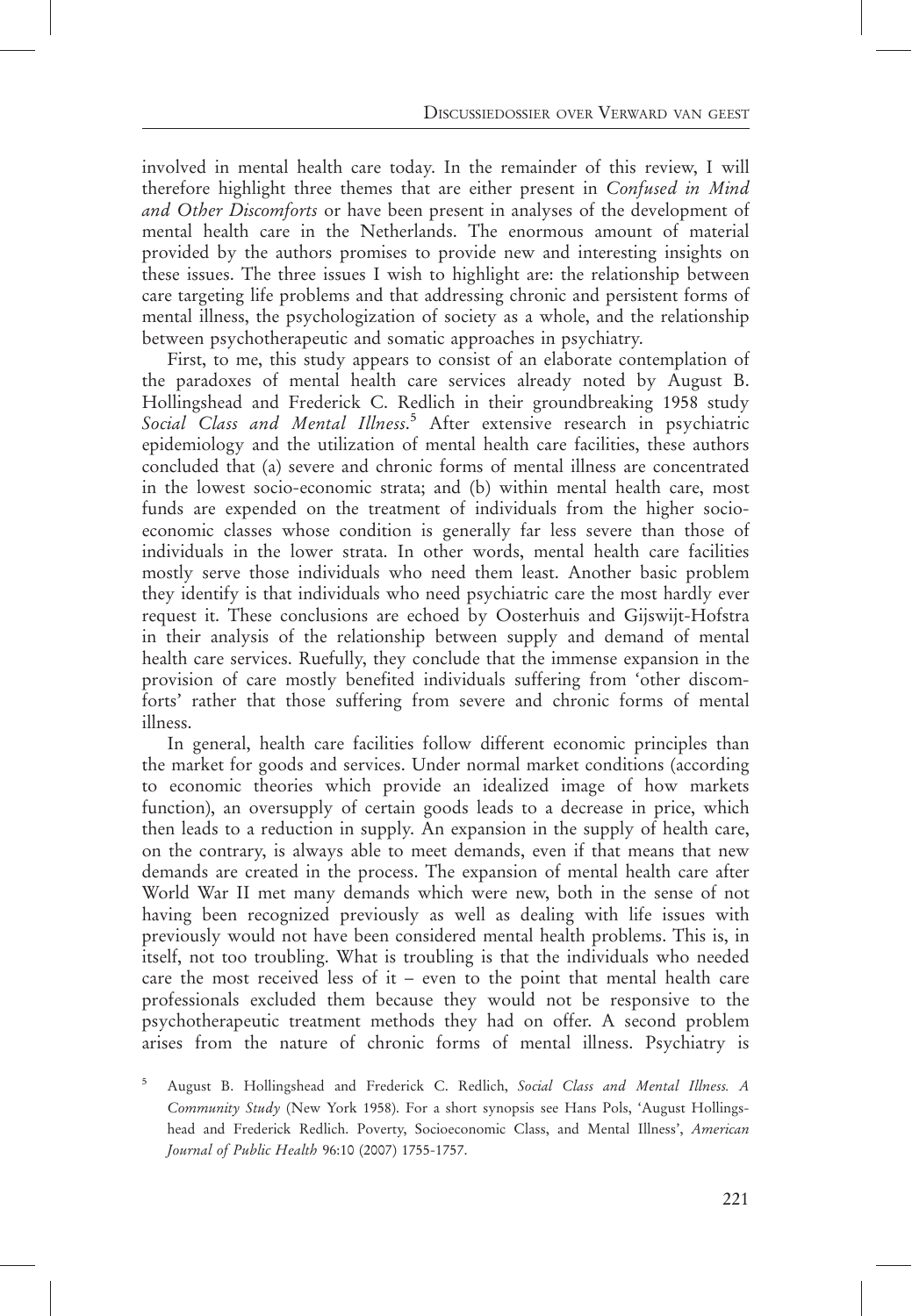### HANS POLS

probably unique within medicine in that the demand for its services is partly driven by individuals seeking assistance and partly driven by broader social demands, which can be administered to individuals, if necessary, without them asking for it in the first place (or even against their will). This becomes particularly pertinent when mental health care workers have to deal with aggressive and unpleasant patients who are increasingly less tolerated in society.

A second topic worth elaborating upon is the unique nature of the extensive development of out-patient (or ambulant) mental health care services in the Netherlands, in particular its expansion after World War II. The authors relate this, first of all, to the pillarization of Dutch society. The different denominations which controlled most of social and cultural life in the Netherlands before the 1960s felt compelled to alleviate the suffering of its members in a way that conformed to their theological leanings. Initially, pastoral care was mostly provided by priests, ministers, and lay members of the church, who were later supplemented (and then replaced) by psychologists, social workers, and others. This denominational domain, aimed at aiding individuals within a framework of moral and theological ideas, was gradually transformed into the domain of mental health care, addressing problems of living in the seemingly neutral and scientific language of personality development and self-realization. Two factors were central in this transformation; first, a number of enlightened intellectuals within the pillars (Catholic intellectuals figured most prominently here) convinced clerical authorities that their expertise could bolster the hold of the church over its members. Second, the government placed conditions on subsidies for mental health care facilities set up by the denominations, as a consequence of which trained professionals rather than the clergy became dominant there. Ironically, the acquiescence of the pillars eventually led to their dismantling (in particular through the process of 'reverse pillarization': because the Catholic pillar was so well organized, new ideas that eventually undermined the authority of the church spread very quickly).

The process in which the clergy has been replaced by mental health care workers has received ample attention in the historical and sociological literature on the psychologization of society (and in this study, a great amount of detail is added). Interestingly, the many ways in which mental health care workers acquired or retained the characteristics of the clergy has been investigated to a much lesser extent. To me, it is interesting how a number of mental health care professionals (C.J.B.J. Trimbos and H.M.M. Fortmann come to mind immediately) were able to counsel the nation about controversial issues such as abortion, drug addition, homosexuality, contraception, the effects of war trauma (in particular in relation to the responsibilities of the government), and the reasons why individuals could be declared unfit to work. In the process, they steadfastly undermined the authority of the church even further. They could, however, only do so by taking the social space previously occupied by its representatives. The almost religious zeal of social scientists, anti-psychiatrists, and non-medical mental health care professionals in the 1970s and 1980s clearly reflects the prophetic role they sought in the modernization and liberalization of the Netherlands. For most Netherlanders, it was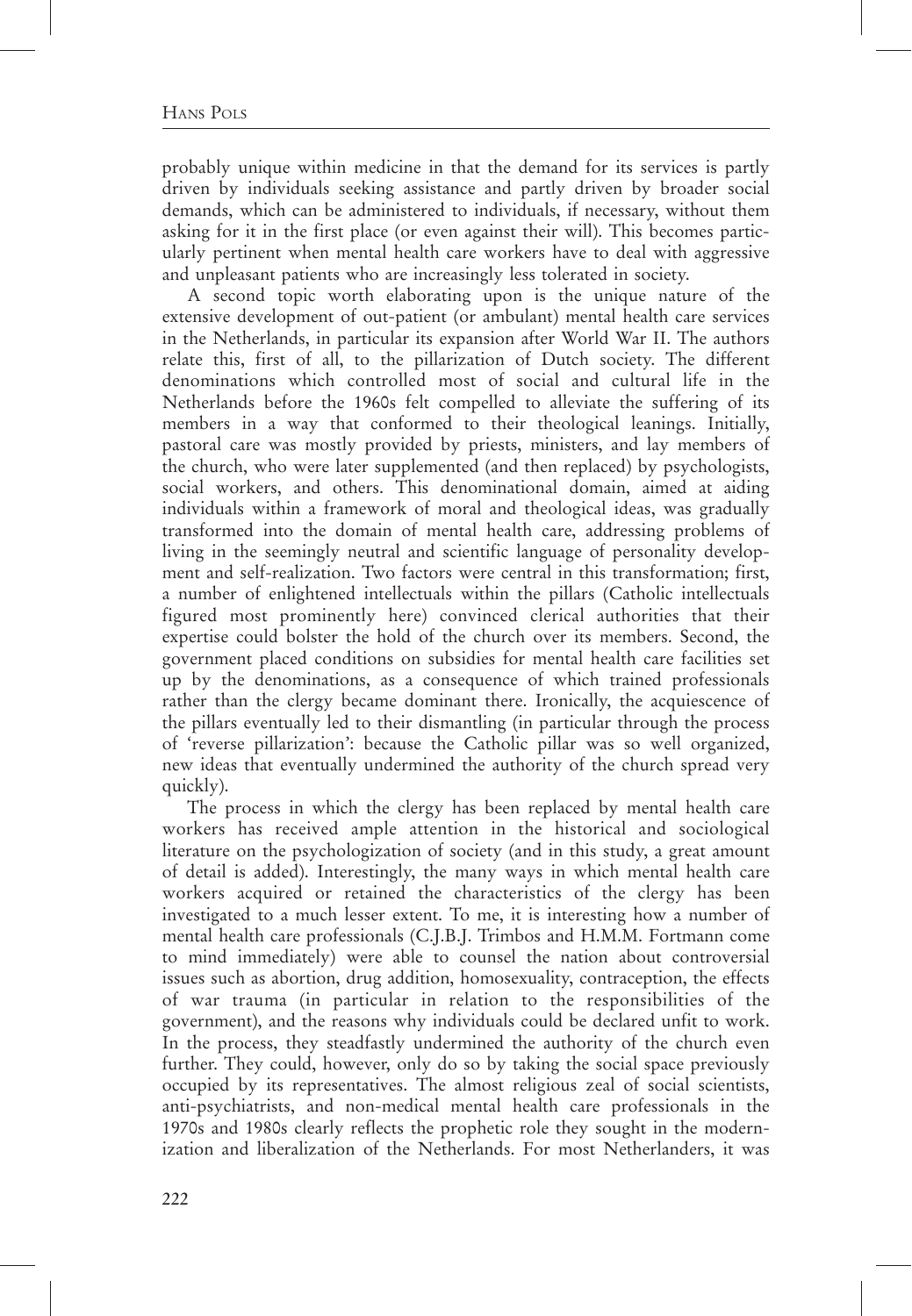clear that the topics mentioned above could no longer be discussed fruitfully within moral and theological perspective. Nevertheless, the religious fervor of the reformers now appears as overblown, counterproductive, and mostly selfserving (in particular in the case of the critical psychiatrists of the 1970s).

As a consequence of the psychologization of Dutch society, the clergy has been replaced by psychotherapists (to present a simplified view). Recently, however, a number of social commentators have expressed reservations about the increasing psychologization of broader social discussions of topics that have clear moral ramifications, such as crime and culpability, trauma and compensation, and the demands that should be placed on individuals with respect to their ability to earn a living. Psychologists and psychiatrists employ an allegedly scientific and morally neutral vocabulary to discuss these issues. This, however, could make their contributions less suitable to address highly moral issues. What type of compensation is justified when individuals suffered trauma in acts of warfare sanctioned by the government? Is providing a diagnosis of Posttraumatic Stress Disorder the most appropriate and desirable way to recognize the sacrifices made by soldiers and other citizens? Is providing free access to psychotherapy the best way of recognizing suffering, trauma, and sacrifice?<sup>6</sup> Even though these arguments have an immediate appeal, it is not yet clear what could take the place of the psy-professionals in adjudicating the compensation for distress and other discomforts.

A third theme that recurs is the relationship between biological and socialpsychological approaches in mental health care services. Often, protagonists of both approaches have presented them as mutually incompatible, although, in practice, medication, psycho-social support, and psychotherapy have reinforced each other. Only because of the introduction of psychopharmacological treatments in the 1950s was it possible to realize the ideals of progressive mental health care workers. Medicated patients were much better able to participate in occupational therapy, for example. The reverse also holds true: the effects of the neuroleptic medications were much more pronounced in institutions where occupational therapy and other forms of treatment were practiced. Interestingly, treatment in which both medication and psycho-social support had a place turned out to be the most successful. A second, more troublesome example of the way in which psychopharmacological treatment and psychological approaches have reinforced each other is the current expansion in the use of anti-depressants (SSRIs) and medications for Attention Deficit and Hyperactivity Disorder. The authors rightly conclude that the efforts of the mental hygienists and non-medical mental health care workers greatly expanded the domain of mental health care in the Netherlands, which

<sup>6</sup> Allan Young, 'The Self-Traumatized Perpetrator as 'Transient Mental Illness', Evolution Psychiatrique 67:4 (2002) 630-650; Derek Summerfield, 'A Critique of Seven Assumptions Behind Psychological Trauma Programmes in War-Affected Areas', Social Science and Medicine 48 (1999) 1449-1462; Derek Summerfield, 'The Invention of Post-Traumatic Stress Disorder and the Social Usefulness of a Psychiatric Category', British Medical Journal 322 (2001) 95-98; Jolande Withuis, Erkenning. Van oorlogstrauma naar klaagcultuur (Amsterdam 2002).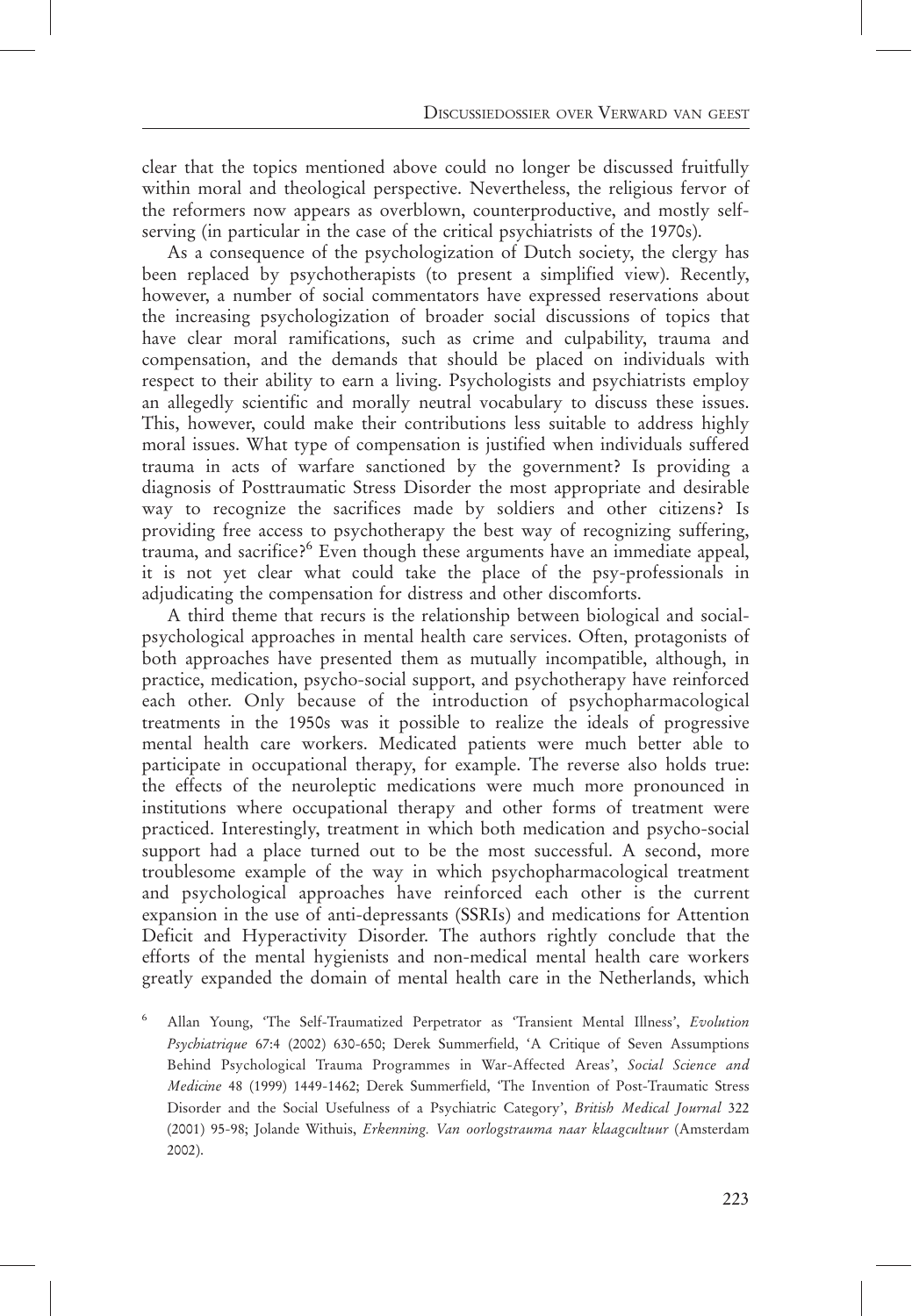now includes a variety of 'discomforts' not previously considered worthy of the attention of psychiatrists. The pharmaceutical industry has been able to capitalize on this development by developing and marketing medications which treat conditions that would never have been conceived to be medical problems by psychiatrists before World War II. In an ironic dialectical development, these problems now fall squarely within the domain of psychiatry rather than that of non-medical mental health care workers, who first brought them to the attention of the public. In general, it appears that the 'psy'-complex is slowly being replaced by a 'brain (and gene)'-complex. It would be interesting to contemplate the ramifications this has both for the organization of mental health care, social representations of relatively minor psychiatric problems, and the experience of individuals who have them.

Recent developments in mental health care in the Netherlands appears to make the distinction between somatic and social-psychological approaches less meaningful. As the authors clearly elaborate, many new facilities such as protected living arrangements do not provide any type of treatment but, instead, necessary supportive services which enable individuals with mental illness to live with a modicum of independence. Yet, at the same time, psychiatrists increasingly define their activities in terms of medical interventions. Clearly, these developments lead to rather different ideas as to the organization of mental health care. It appears that the authors endorse an articulation of the demands for mental health care in terms of support services rather than in terms of medical or psychotherapeutic interventions. How this could be translated into effective practices, which transcend the medical model (which focuses on treatment interventions only), is a fascinating question (which historians might not be best equipped to answer).

With respect to the three themes mentioned (who benefits from mental health care; the psychologization of society; and the relationship between psycho-therapeutic and somatic approaches in psychiatry), the current study has an enormous amount to offer and can provide the material that can inform these debates. Although it will mostly be used as a reference work, this work provides an interesting and captivating read from beginning to end. It is organized well, which makes it easy to follow specific developments over time. In particular the quotes from personal narratives of former patients and mental health care professionals provide interesting insights into past practices, which are much harder to trace than past ideas.

Hans Pols (1964) is Senior Lecturer, Unit for History and Philosophy of Science, University of Sydney. Areas of research: war and medicine; history of psychiatry and history of medicine in the Dutch East Indies. Publications: 'Psychological Knowledge in a Colonial Context. Theories on the Nature of the "Native" Mind in the Former Dutch East Indies', History of Psychology 10:2 (2007) 111-131; 'War Neurosis, Adjustment Problems in Veterans, and an Ill Nation. The Disciplinary Project of American Psychiatry during and after World War II', OSIRIS 21 (2007) 72-92 and 'The Development of Psychiatry in Indonesia. From Colonial to Modern Times', International Review of Psychiatry 18:4 (2006) 363-370.